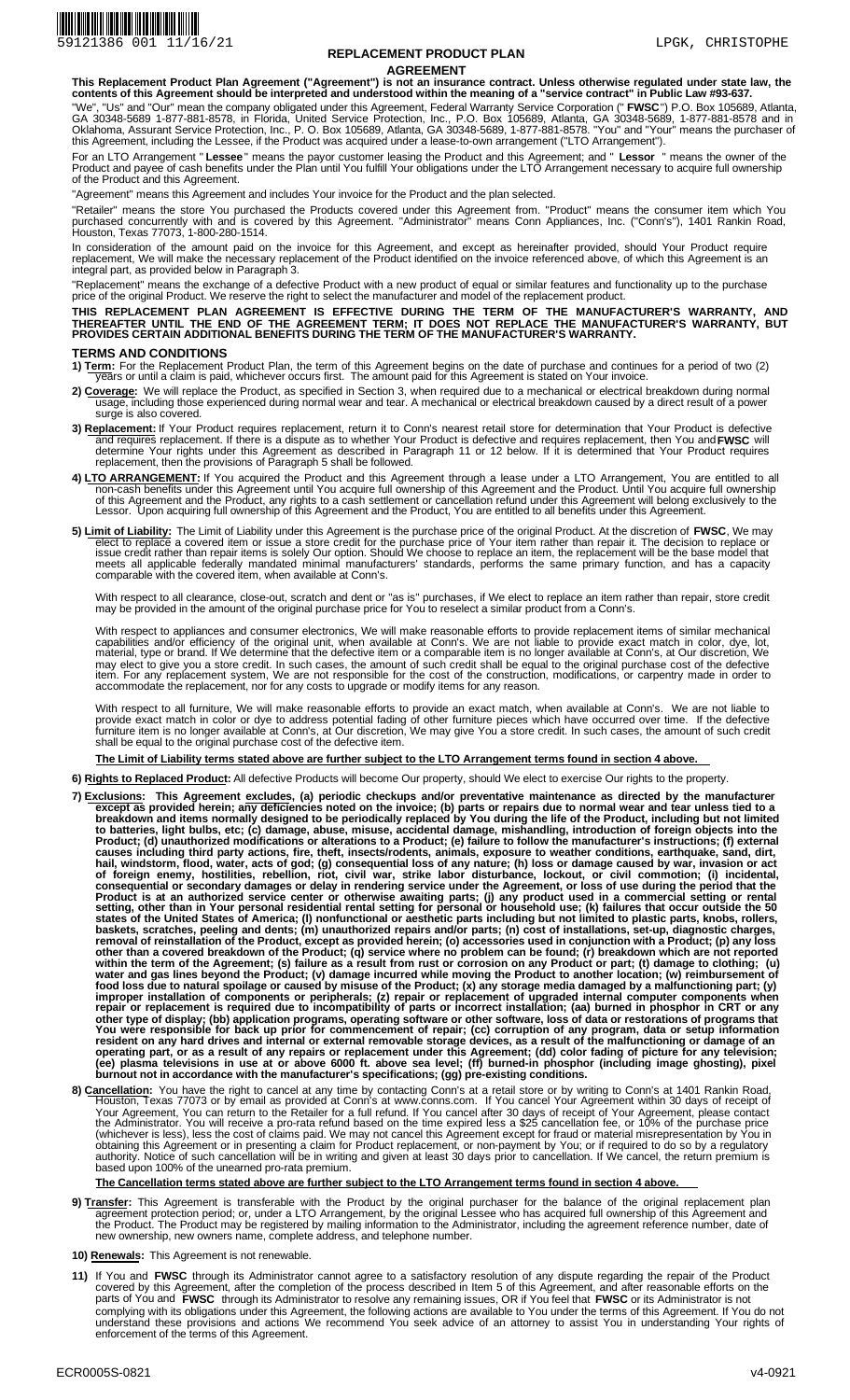# **NOTICE OF ARBITRATION AGREEMENT**

This Agreement provides that all disputes between You and Us will be resolved by mediation or BINDING ARBITRATION.

You thus GIVE UP YOUR RIGHT TO GO TO COURT to assert or defend Your rights under this contract (EXCEPT for matters that may be taken to SMALL CLAIMS COURT).

- Your rights will be determined by a NEUTRAL ARBITRATOR and NOT a judge or jury.
- \* You are entitled to a FAIR HEARING, BUT the arbitration procedures are SIMPLER AND MORE LIMITED THAN RULES APPLICABLE IN COURT.
- Arbitrator decisions are as enforceable as any court order and are subject to VERY LIMITED REVIEW BY A COURT.
- You may, but are not required, to have an attorney for mediation or arbitration.

## FOR MORE DETAILS,

\* Read the Dispute Resolution Section Below

\* Call the American Arbitration Association at 1-800-778-7879

\* To request mediation or arbitration, check out the American Arbitration Association's Web Site at www.adr.org

### **12) THE DISPUTE RESOLUTION PROGRAM (MEDIATION AND ARBITRATION)**

As used in this Provision, "You" and "Your" mean the person or persons named in this Agreement, and all of his/her heirs, survivors, assigns and<br>representatives. And, "We" and "Us" shall mean the Obligor identified above a foregoing entities.

Any and all disputes arising out of or relating to this Agreement or any prior agreement between the parties, including without limitation the breach of any such agreement(s), shall be resolved exclusively in accordance with the Dispute Resolution Program, the last step of which is binding arbitration before a single arbitrator.

The parties shall first attempt to resolve any dispute informally through negotiation. In the event such efforts fail, either party may demand mediation by serving written notice on the other. Mediations shall be administered by the American Arbitration Association ("AAA") under its Commercial Mediation<br>Procedures, available from the AAA at the phone and website listed above. should the parties fail to agree, at any time and place designated by the mediator in accordance with the Commercial Mediation Procedures.

If mediation does not resolve the dispute or mediation is not demanded, any and all disputes shall be resolved either by 1) binding arbitration before a<br>single arbitrator or 2) if the dispute is within the scope of its jur with its Expedited Procedures of the Commercial Arbitration Rules and the Supplementary Procedures for Consumer-Related Disputes in effect at the<br>time the claim is filed with the AAA. The terms of this Provision shall cont arbitrator in accordance with the Supplemental Procedures for Consumer-Related Disputes. The arbitrator shall apply relevant substantive law and<br>applicable statute of limitations and shall provide written, reasoned finding UNDER ANY APPLICABLE CONSUMER PROTECTION STATUTE. The arbitration shall take place at a mutually convenient location or, should the<br>parties fail to agree, at any time and place designated by the arbitrator in accordance wi If any portion of this Arbitration Provision is deemed invalid or unenforceable, it shall not invalidate the remaining portions of the Arbitration<br>Provision, except that in no event shall this Provision be amended or const **individual other than You.** This Arbitration Provision shall inure to the benefit of and be binding on You and Us and its Provision shall continue in full force and effect subsequent to and notwithstanding the expiration of termination of this Agreement.

You agree that any arbitration proceeding will only consider Your Claims. Claims by, or on behalf of, other individuals will not be arbitrated in any<br>proceeding that is considering Your Claims.

**You and We Understand and agree that because of this arbitration provision neither You nor Us will have the right to go to court except as**  <sup>i</sup> You and We Understand and agree that because of this arbitration provision neither You nor Us will have the right to go to court except as<br>provided above or to have a jury trial or to participate as any member of a cla

**13) Deductible:** There is no deductible for this Agreement.

14) Owners Obligation: You have a duty to protect the Product against further damage and comply with the instructions on the owner's manual.

**15) The following state specific requirements apply if Your Agreement was purchased in one of the following states and supersede any other provision herein to the contrary:** 

**Notice for Alabama residents: Insurance:** The obligations under this Agreement are insured by a policy of insurance issued by American Bankers Bankers Insurance Company of Florida. If We fail to pay or provide service on a claim within 60 days after proof of loss has been filed with Us, the written<br>claim can be submitted to American Bankers Insurance Company of F and return this Agreement. Upon return of the Agreement within the applicable time period, if no claim has been made, You will be refunded the full<br>purchase price. A 10% penalty per month will be added to a refund that is applies only to the original purchaser of this Agreement. The following is added to the **Cancellation** provision: No claim incurred or paid shall be deducted from any Cancellation refund, regardless of who initiates the Cancellation. Prior notice of Cancellation is not required if the reason for Cancellation<br>is nonpayment of the Provider fee or material misrepresentati following is added to **THE DISPUTE RESOLUTION PROGRAM (MEDIATION AND ARBITRATION)** provision: The arbitration action will take place in the county where You reside.

**Notice for Arizona residents: <u>Insurance</u>:** The obligations under this Agreement are insured by a policy of insurance issued by American Bankers Insurance Company of Florida, 11222 Quail Roost Drive, Miami, FL 33157, 1-800-852-2244. The **Exclusions (gg) pre-existing conditions, except if such conditions were known or should reasonably have been known by Us or**  provision: We will not cancel or void this Agreement due to acts or omissions Us or Our subcontractors for failure to provide correct information or failure to perform the services or repairs provided in a timely, competent, workmanlike manner. We will not cancel this Agreement due to misrepresentation either by Us or any person selling the Agreement on Our behalf. We may cancel or void<br>coverage due to material acts or omissions by You which may include Y damaged or require repairs. All references to a cancellation fee are deleted and replaced with an administrative fee of 10% of the gross amount paid for<br>Your Agreement or \$75, whichever is less. The following is added to provision: Notwithstanding the Arbitration provision, You have a right to file a complaint with the Arizona Department of Insurance and Financial Institutions<br>(D.I.F.I). You can file a complaint with the D.I.F.I. against a Division of the D.I.F.I., toll free phone number 800-325-2548. provision item **(gg)** is deleted and replaced with the following: **Our subcontractors.** The following is added to the **Cancellation** 

**Notice for Colorado residents: I<u>nsurance</u>:** The obligations under this Agreement are insured by a policy of insurance issued by American Bankers Insurance Company of Florida. If We fail to pay or provide service on a claim within 60 days after proof of loss has been filed with Us, the written claim can be submitted to American Bankers Insurance Company of Florida at the following address: 11222 Quail Roost Drive, Miami, FL 33157, or call the toll-free<br>number at 1-800-852-2244. <mark>Free Look</mark>: You may within 20 calendar da **Cancellation** provision is amended as follows: If We cancel this Agreement, You will be provided with a written notice at least 30 days prior to cancellation at Your last known address, stating the effective date and reason for cancellation. Prior notice is not required if this Agreement is canceled for nonpayment by You, a material misrepresentation by You, or a substantial breach by You relating to the Product or its use. **Free Look:** You may within 20 calendar days of mailing of the Agreement, or 10 days if delivered at time of sale, reject and return this Agreement. Upon return of the Agreement within the applicable time period, if no claims have been made, You will be refunded the full Agreement price. A 10% penalty per month shall be added to a refund that is not paid or credited within 45 days after the return of the Agreement. The provision applies<br>only to the original purchaser. The Cancellation provision

**Notice for Florida residents:**The following is added to the **THE DISPUTE RESOLUTION PROGRAM (MEDIATION AND ARBITRATION)** provision: While arbitration is mandatory, the outcome of any arbitration shall be non-binding on the parties, and either party shall, following arbitration, have the right to<br>reject the arbitration award and bring suit in a court of following provision is added: **Regulation:** The rate charged for this Agreement is not subject to regulation by the Florida Office of Insurance Regulation. The following is added to the **Cancellation** provision: No cancellation fee will be deducted from any refund.

**Notice for Georgia residents: I<u>nsurance</u>:** The obligations under this Agreement are insured by a policy of insurance issued by American Bankers ECR0005S-0821 v4-0921 Insurance Company of Florida. If We fail to pay or provide service on a claim within 60 days after proof of loss has been filed with Us, the written claim can<br>be submitted to American Bankers Insurance Company of Florida a number at 1-800-852-2244. The **Cancellation** provision is amended as follows: You will receive a pro-rata refund based on the time expired less a \$25 cancellation fee, or 10% of the unearned pro-rata purchase price (whichever is less), less the cost of claims paid. We may not cancel this Agreement except for fraud or material<br>misrepresentation by You in obtaining this Agreement or in presenting a clai reason for cancellation. The **NOTICE OF ARBITRATION AGREEMENT and THE DISPUTE RESOLUTION PROGRAM (MEDIATION AND Exclusions** provision item **if such conditions were known or should reasonably have been known by You that occur prior to the effective date of this Agreement. Free Look:**  You may within 20 calendar days of mailing of the Agreement, or 10 days if delivered at time of sale, reject and return this Agreement. Upon return of the<br>Agreement within the applicable time period, if no claims have been **(gg)** is deleted and replaced with the following: **(gg) pre-existing conditions, except**